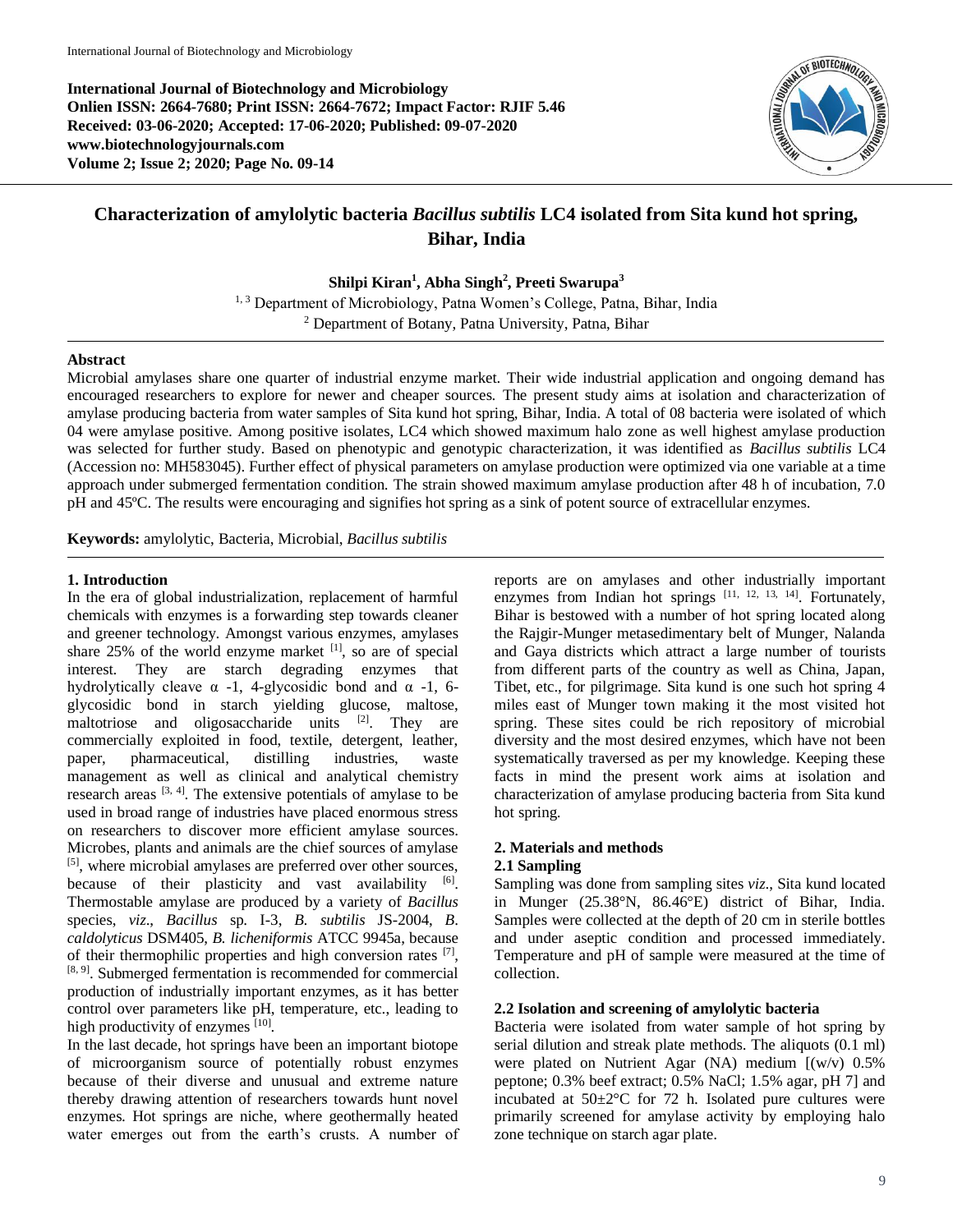# **2.3 Identification of amylolytic bacteria**

Phenotypic characterization of the isolate was done by different tests referring to Bergey's Manual of Determinative Bacteriology and Agriculture handbook  $[15, 16]$ . For genotypic characterization, genomic DNA was extracted from the isolate using Chromous Genomic DNA isolation kit (RKT09). The amplification of 16S rRNA gene was carried out by using Thermal cycler (ABI 2720) in 100 µl reaction mixture containing 2.5 mM each of four dNTP, 10X PCR buffer, 3U of Taq DNA polymerase, 10 ng template DNA and 400 ng each of primer (F) 5'-AGA GTR TGA TCM TYG CTW AC-3' primer (R) 5'-CGY TAM CTT WTT ACG RCT-3'. The amplification programme was set as initial denaturation at 94°C for 5 min, followed by 35 cycles of 94°C for 30 sec, 55°C for 30 sec, 72°C for 2 min and a final extension at 72°C for 5 min. The sequencing was performed according to the manufacturer's protocol using Big Dye Terminator Cycle Sequencing Kit (v3.1, Applied Biosystems) and analyzed in an Applied Biosystems Analyzer. The sequence of 16S rDNA (1.189 kb) was aligned by using the BLASTN program to identify the most similar sequence in the database and phylogenetic tree was constructed bioinformatics software MEGA 7.0 after alignment of the sequences with the Clustal W software  $^{[17]}$ .

## **2.4 Enzyme Production by submerged fermentation**

Enzyme production was carried out b**y** submerged fermentation (SmF) process in 250 ml Erlenmeyer flasks containing 60 ml of basal medium  $[(w/v) 0.6\%$  peptone; 0.05% MgSO4.7H<sub>2</sub>O; 0.005% CaCl<sub>2</sub>, 0.2% (NH4)<sub>2</sub>SO<sub>4</sub>, 0.05% KCl; 1% soluble starch; pH 7], inoculated with 1% (approximately  $2x10^6$  CFU/ml) overnight (24 h) grown culture, centrifuged at  $10,000 \times g$  for 10 min at 4°C and supernatants were used for estimation of enzyme activity.

# **2.5 Enzyme Assay**

Amylase assay was done by incubating reaction mixture containing 1 ml enzyme and 1 ml soluble starch (1% in 0.1M phosphate buffer, pH 6.5) at 50°C for 10 min. The reaction was stopped by adding 3 ml of 3, 5-dinitrosalicylic acid reagent (DNS). The absorbance was measured at 540 nm using double beam UV/VIS spectrophotometer (Systronics, 119). The reducing sugar released was measured by the method of  $[18]$ . One enzyme unit (U/ml) is equivalent to the amount of enzyme needed to release 1μ mole of reducing sugar.

## **2.6 Optimization of physical culture conditions for amylase production**

Optimization of production medium was done by OVAT approach, where one independent variable is studied at a time, keeping the other parameters constant. Effect of various physical parameters, *viz*., incubation period, pH and temperature were investigated for optimum production of amylase.

# **2.6.1 Effect of incubation time**

It was studied by incubating bacteria in basal production medium for different time periods i.e., 24, 48, 72, 96 and 120

h at initial temperature of 50°C and pH 7.0. Amylase production was recorded after an interval of 24 h.

# **2.6.1 Effect of pH**

Effect of pH on enzyme production was studied at varying pH i.e, 4.0, 5.0, 6.0, 7.0, 8.0, 9.0 of production media. 1N HCl and 1N NaOH were used for modifying the pH of the production medium.

## **2.6.2 Effect of temperature**

Effect of temperature on amylase production was studied by incubating bacteria in production media at different temperatures, i.e., 30, 35, 40, 45, 50, 55, 60, 65 and 70°C, keeping above optimized conditions under consideration.

## **2.7 Statistical analysis**

Effect of each parameter was studied in triplicate and graphically represented as the mean  $\pm$ SE (n=3) using MS Excel.

# **3. Results and Discussion**

# **3.1 Sampling**

Water samples from Sita Kund hot springs was collected by decapping and recapping the bottles at the depth of 20 cm to avoid aerial contamination. The temperature of water sample was slightly high i.e., 50°C, while he pH was slightly acidic i.e., 6.3. Previous workers have reported that the thermal springs of Rajgir area was slightly acidic (pH: 5.3-5.8), whereas cold springs of Munger area are near neutral to slightly alkaline (pH: 7.1-8.4) in nature  $[19]$ . It is opined that the temperature and pH of different hot spring varies and that is governed by the depth from which geothermal water is emerging out, physical conditions, chemical composition, cultural and social activities associated with it.

#### **3.2 Isolation and screening of amylolytic bacteria**

Based on colony morphology, a total of 08 different bacterial colonies were isolated on NA plates at 50 ºC and pH 7.0 and were designated as LC1, LC2, LC3,… LC8**.** 04 isolates (LC1, LC4, LC5, LC7) out of 08, were found to be amylase positive (Table 1). Further they were quantified for amylase production after 48 h of incubation, which clearly reflected that halo zone diameter of bacterial colony was in direct proportion to that of the amount of amylase produced. In this quantification, LC4 showed highest production (15.09 U/ml). Thus, on the basis of prominent halo zone by LC4 (Fig 1) and consequently highest amylase production, it was selected subjected to identification.



Fig 1: Clear halo zone on starch nutrient agar plate by isolate LC4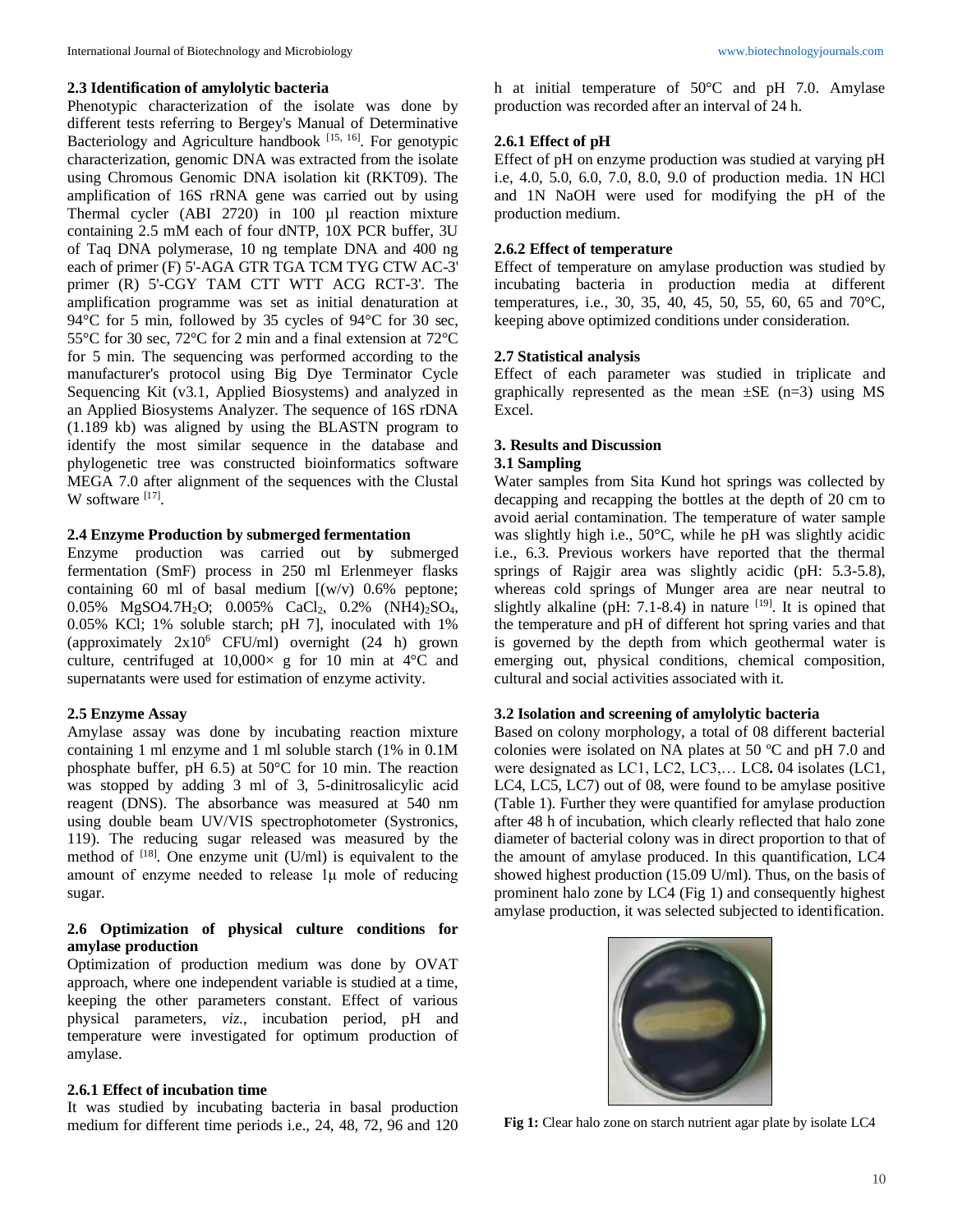|                |     |    | <b>Amylase positive isolates</b><br>Temperature* pH*   Bacterial isolates Total No.   Nomenclature   Halo zone (cm)*   Amylase Production (U/ml) |                 |      |       |
|----------------|-----|----|--------------------------------------------------------------------------------------------------------------------------------------------------|-----------------|------|-------|
|                |     |    |                                                                                                                                                  |                 |      |       |
| $50^{\circ}$ C | 6.3 | 08 | 04                                                                                                                                               | LC1             | 0.45 | 6.43  |
|                |     |    |                                                                                                                                                  | LC4             | 0.9  | 15.09 |
|                |     |    |                                                                                                                                                  | LC <sub>5</sub> | 0.54 | 8.02  |
|                |     |    |                                                                                                                                                  | LC6             | 0.32 | 6.22  |

| Table 1: Sampling, isolation and screening of amylase producing bacteria |  |  |  |
|--------------------------------------------------------------------------|--|--|--|
|                                                                          |  |  |  |

**\***Values are means of triplicates

# **3.3 Identification of amylolytic bacteria**

Phenotypic identification of selected isolates i.e., LC4 was done on the basis of morphological and biochemical parameters. Microscopic observations revealed that the isolate was gram positive, motile rods and endospore formers (Table 2). Upon biochemical test gave positive reaction for catalase production, citrate utilization and VP test, while negative for indole production, oxidase reaction, MR test, H2S production and urea hydrolysis. The isolate hydrolyzed starch, casein and gelatin (Table 2). On the basis of phenotypic characteristics, isolates were assigned to the genus *Bacillus*.

| Table 2: Morphological and Biochemical characterization of isolates |  |  |  |
|---------------------------------------------------------------------|--|--|--|
|---------------------------------------------------------------------|--|--|--|

| <b>Morphological Parameters</b>  |                            |  |  |  |  |
|----------------------------------|----------------------------|--|--|--|--|
| Colony morphology                | Regular, flat, Pale yellow |  |  |  |  |
| Cell size $(\mu m)$              | $2.23 \times 0.89$         |  |  |  |  |
| Motility                         | $^{+}$                     |  |  |  |  |
| <b>Gram Test</b>                 | $^{+}$                     |  |  |  |  |
| Shape                            | Rod                        |  |  |  |  |
| Endospores                       | Sub-terminal               |  |  |  |  |
| <b>Biochemical Parameters</b>    |                            |  |  |  |  |
| Catalase test                    | $\ddot{}$                  |  |  |  |  |
| Oxidase test                     |                            |  |  |  |  |
| Indole test                      |                            |  |  |  |  |
| Methyl Red (MR) test             |                            |  |  |  |  |
| Voges Proskauer (VP) test        | $^{+}$                     |  |  |  |  |
| Citrate utilization              | $^{+}$                     |  |  |  |  |
| Oxidation/Fermentation (O/F)test | F                          |  |  |  |  |
| Cytochrome oxidase test          | $^{+}$                     |  |  |  |  |
| Casein hydrolysis                | $^{+}$                     |  |  |  |  |
| Starch hydrolysis                | $^{+}$                     |  |  |  |  |
| Gelatin hydrolysis               | $^{+}$                     |  |  |  |  |
| Urea hydrolysis                  |                            |  |  |  |  |
| Nitrate reduction                | $^{+}$                     |  |  |  |  |
| $H2S$ production                 |                            |  |  |  |  |

+ - Positive reaction

- - No Reaction

F - Fermentation Reaction

W - Weak Reaction

Identification of isolate on molecular basis revealed 99% identity with the type strain *Bacillus subtilis*. The phylogenetic tree based on bacterial 16S rDNA sequences and closest reference strains, downloaded from database, showed a significant relationship with *Bacillus subtilis*, hence identified as *Bacillus subtilis* LC4 (Fig 2)*.* The sequence of identified strain was deposited at the NCBI Genbank under accession no. (Accession no: MH583045).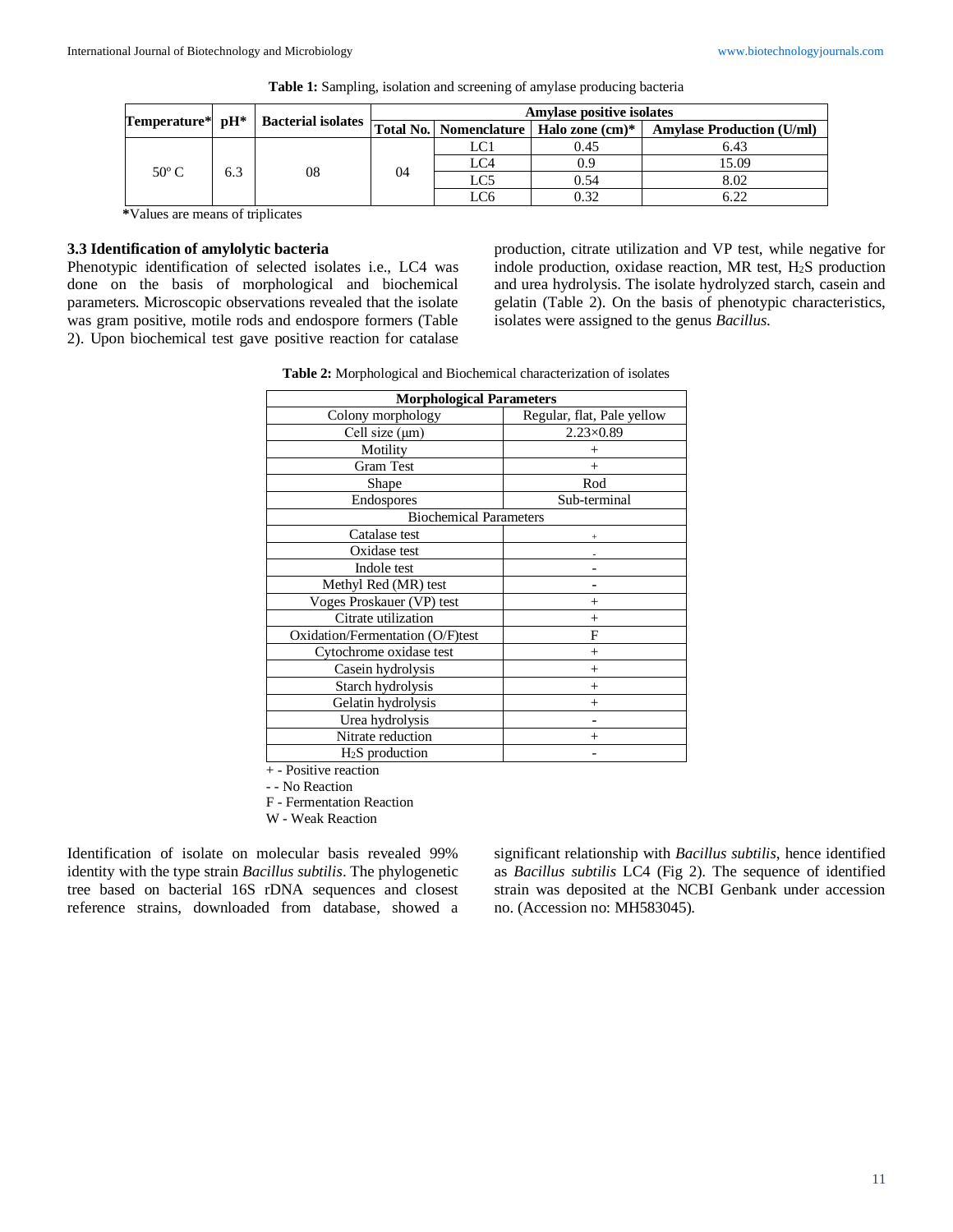

**Fig 2:** Phylogenetic tree showing genetic relationship of *Bacillus subtilis* with taxonomically similar strains, species and genus based on 16S rDNA sequences. Bootstrap values based on 1000 replicates are shown next to the branches

# **3.4 Optimization of physical culture conditions for amylase production**

#### **3.4.1 Effect of incubation period on amylase production**

In the present work, selected strains were incubated for different time interval in basal medium at 50°C and pH 7.0 to determine optimum incubation time for amylase production. An incubation period of 48 h was found to be most apt for maximum amylase production i.e., of 24.64 U/ml (Fig 3). Upon further incubation, enzyme production declined (Fig 3). As pointed out by earlier workers extracellular amylase production is associated with growth of microbes  $[20, 21]$ . During exponential phase of growth, availability of enough nutrients and metabolites positively affect microbial growth and enzyme concentration. Optimum amylase production at 48 h of incubation is supported by previous studies in *B. subtilis* MTCC121 [22] and *B. subtilis* ATCC6633 [23]. Several reasons has been enumerated to explain gradual reduction in enzyme production *viz*., depletion of nutrients in culture medium, misbalance between available nutrients and biomass,) cultures entering death phase, degradation of enzyme in presence of other components in the fermentation medium, sugar accumulation over a critical concentration in the medium, etc.  $[24, 25]$ .



**Fig 3:** Effect of Incubation time on amylase production

# **3.4.2 Effect of pH on amylase production**

PH of production medium is a critical factor for synthesis,

activity and stability of any enzyme, as it plays a crucial role in enzyme secretion and also induces morphological changes in organisms  $[26, 27]$ , so its optimization is essential in this study. In the present study, pH range of 5.0 to 9.0 was studied to determine the optimum pH amylase production, where pH 7.0 appeared as most suitable for *B. subtilis* LC4 (28.12 U/ml) when incubated optimum incubation time (Fig. 4). At pH of 8.0 and 9.0 amylase production was quite low suggesting that the strains prefer acidic to neutral pH i.e., of 6.0-7.0 for amylase production. The most interesting observation made in this work is that pH of sampling site (approximately 6.3), from where *B. subtilis* LC4 was isolated, as well as the optimum *in vitro* pH for bacterial growth and enzyme production (7.0) were similar. This supports the view that the habitat's condition coincides with inhabiting organism's growth optima. It has been remarked that fungi requires slightly acidic pH, whereas bacteria need neutral pH for optimum growth and production of enzymes [28]. It has been reported that optimum pH range for bacterial growth and enzyme secretion is  $6.0$  to  $7.0$  <sup>[26]</sup>, while, highest amylase production by *Bacillus amyloliquefaciens was* obtained at pH 7.0  $^{[29]}$ . Their findings are similar to our observation, where neutral pH appeared most suitable for maximum secretion of amylase.



**Fig 4:** Effect of pH on amylase production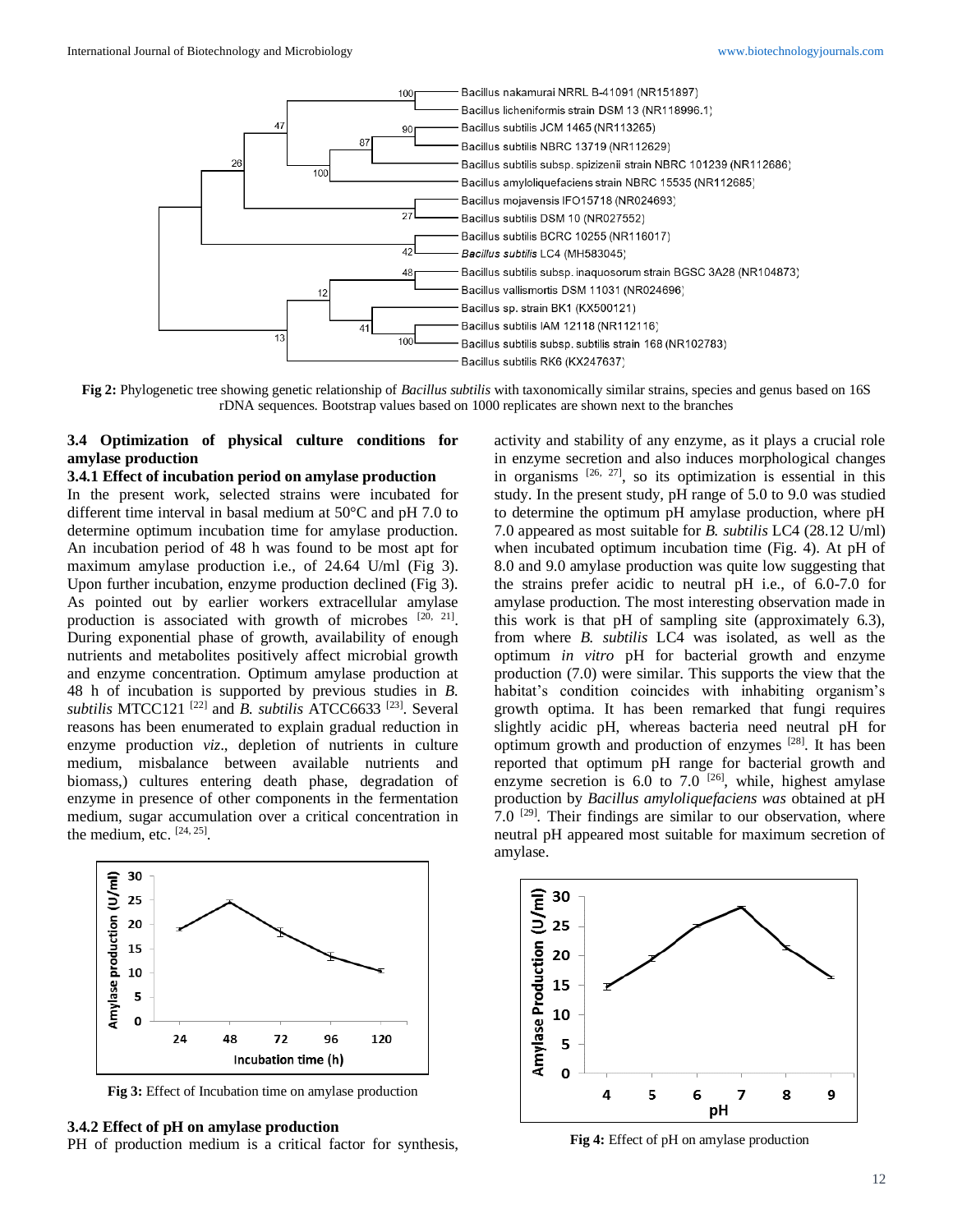#### **3.4.3 Effect of temperature on enzyme production**

Like pH, microorganisms are also profoundly affected by temperature of their habitat as it influences their growth and metabolite secretion. Since, at low temperature growth rate is slow, less enzyme is produced. However, as the temperature rises up to optimal limit, due to enhancement in growth rate, more biomass is produced leading to higher enzyme secretion. In order to determine the optimum temperature for amylase production, were grown in the temperature range of 30- 70°C (Fig. 5). In this study, 45°C was found to be optimum for amylase production in *B. subtilis* LC4 (44.21 U/ml) which were almost similar to the temperatures of their habitat. Incubation above and below their respective optimal temperatures resulted in reduced bacterial growth and enzyme production. Present results show the organism's inclination towards thermophilic nature. A wide range of temperature (35-80°C) has been reported for optimum growth and  $\alpha$ amylase production in bacteria [30, 31]. Maximum amylase production at 37°C and 40°C has also been documented in *Bacillus amyloliquefaciens* [29] and *Bacillus subtilis* ATCC 6633 $^{[23]}$ , respectively.



**Fig 5:** Effect of temperature on amylase production

#### **4. Conclusion**

Each strain shows variation in optimum growth condition in terms of physical and chemical parameters, reflecting physiological needs of organism are variable and governed by their genotype and environmental influences. The present work revealed that *B. subtilis* LC4 showed growth from 30°C upto 70°C with optimum temperature for amylase production at 45°C thus reflecting its thermotolerant nature. Optimum pH for amylase production was 7.0, while its habitat pH was 6.3. It can be concluded that, *B. subtilis* LC4 is a potential producer of extracellular amylase. The findings holds key of further research for scaling up fermentation by optimization of other fermentation condition and characterization of purification of amylase.

#### **4. Acknowledgement**

The authors would like to thank the Microbial Biodiversity Laboratory, Department of Botany, Patna University, Patna, Bihar, India for providing laboratory facilities and DST, Government of India, New Delhi for grants to carry out this research work.

#### **5. References**

- 1. Das S, Singh S, Sharma V, Soni ML. Biotechnological applications of industrially important amylase enzyme. International Journal of Pharma and Bio Sciences. 2011; 2(1):486-96.
- 2. Rajagopalan G, Krishnan C. Alpha amylase production from catabolite depressed *Bacillus subtilis* KCC103 utilizing sugarcane bagasse hydrolysate. Bioresource Technology. 2008; 99(8):3044-50.
- 3. Arican B. Highly thermostable, thermophilic, alkaline, SDS and chelator resistant amylase from a thermophilic bacteria *Bacillus* sp. Isolate A3-15. Bioresource Technology. 2008; 99(8):3071-6.
- 4. Haq I, Ali S, Javed MM, Hameed U, Saleem A, Adnam F, *et al*. Production of α-amylase from a randomly induced mutant strain of *Bacillus amyloliquefaciens* and its application as a desizer in textile industry. Pakistan Journal of Botany. 2010; 42(1):473-84.
- 5. Murakami S, Nagasaki K, Nishimoto H, Shigematu R, Umesakia J, Takenaka S, Kaulpiboon J, *et al*. Purification and characterization of five alkaline, thermotolerant, and maltotetraose- producing a-amylases from *Bacillus halodurans* MS-2-5, and production of recombinant enzymes in *Escherichia coli.* Enzyme and Microbial Technology. 2008; 43(4-5):321-8.
- 6. Abd-Elhalem BT, El-Sawy M, Gamal RF, Abou-Taleb KA. Production of amylases from *Bacillus amyloliquefaciens* under submerged fermentation using some agro-industrial by-products. Annals of Agricultural Sciences. 2015; 60(2):193-202.
- 7. Asgher M, Asad MJ, Rahman SU, Legge RL. A thermostable  $\alpha$ -amylase from a moderately thermophilic *Bacillus subtilis* strain for starch processing. Journal of Food Engineering. 2007; 79(3):950-5.
- 8. Schwab K, Bader J, Brokamp C, Popovic MK, Bajpai R, Berovic M. Dual feeding strategy for the production of  $\alpha$ amylase by *Bacillus caldolyticus* using complex media. New Biotechnology. 2009; 26(1-2):68-74.
- 9. Bozic N, Ruiz J, Lopez-Santin J, Vujcic Z. Production and properties of the highly efficient raw starch digesting alpha-amylase from a *Bacillus licheniformis* ATCC 9945a. Biochemistry Engineering Journal. 2011; 53:203- 9.
- 10. Hashemi M, Razavi SH, Shojaosadati SA, Mousavi SM. The potential of brewer's spent grain to improve the production of α-amylase by *Bacillus* sp. KR-8104 in submerged fermentation system. New Biotechnology. 2011; 28(2):165-72.
- 11. Ranawat P, Rawat S. Exploration of thermophilic bacteria from hot springs of Garhwal Himalayas and their screening for industrially important enzyme production. Environment Conservation Journal. 2017; 18(1/2):149- 158.
- 12. Mehetre GT, Paranjpe AS, Dastager SG, Dharne MS. Complete metagenome sequencing based bacterial diversity and functional insights from basaltic hot spring of Unkeshwar, Maharashtra, India. Genomics data. 2016; 7:140-143.
- 13. Sharma P, Gupta S, Sourirajan A, Dev K. Characterization of extracellular thermophilic amylase